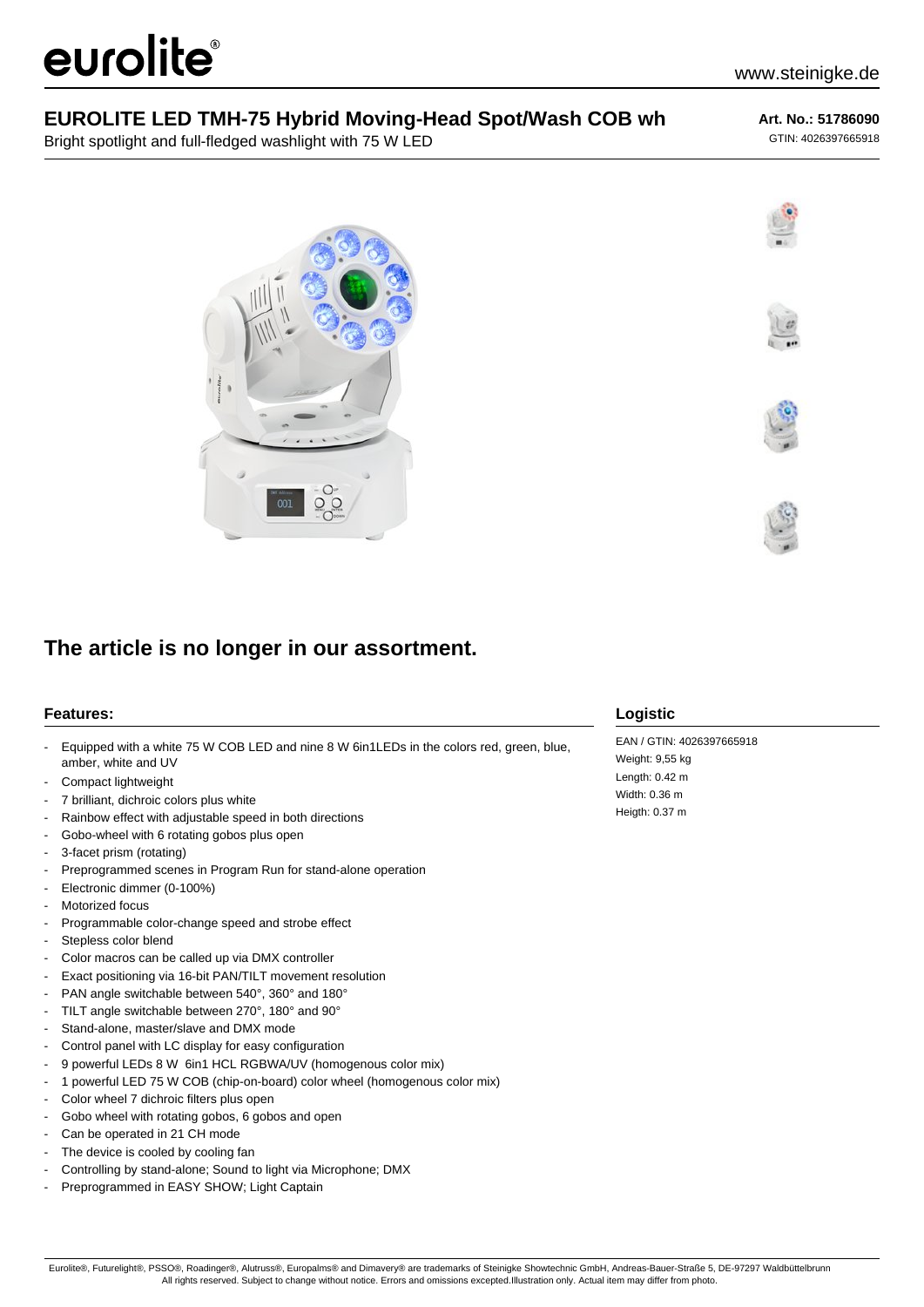- With a beam angle of 12°

- LCD display for easy controlling

#### **Technical specifications:**

| Power supply:            | 100-240 V AC, 50/60 Hz                                                                                                       |
|--------------------------|------------------------------------------------------------------------------------------------------------------------------|
| Power consumption:       | 110 W                                                                                                                        |
| IP classification:       | <b>IP20</b>                                                                                                                  |
| Power connection:        | Mains input via IEC connector (M) mounting<br>version power supply cord with safety plug<br>(provided)                       |
| Lamp type:               | LED lamp                                                                                                                     |
| LED:                     | 9 x 8 W 6in1 HCL RGBWA/UV (homogenous<br>color mix)                                                                          |
|                          | 1 x 75 W COB (chip-on-board) color wheel<br>(homogenous color mix)                                                           |
| Max. TILT movement:      | Exact positioning (16 bit resolution) Positioning<br>switchable to 180° and 90° Auto position<br>correction (feedback)       |
| Max. PAN movement:       | Exact positioning (16 bit resolution) 540°<br>Positioning switchable to 360° and 180° Auto<br>position correction (feedback) |
| Equipment:               | Gobo wheel with rotating gobos; Prism 3-fold;<br>Focus motor-driven                                                          |
| Color generation:        | Color wheel 7 dichroic filters plus open                                                                                     |
| Gobos:                   | Gobo wheel with rotating gobos, 6 gobos and<br>open                                                                          |
| DMX channels:            | 21                                                                                                                           |
| DMX input:               | 3-pin XLR (M) mounting version                                                                                               |
| DMX output:              | 3-pin XLR (F) mounting version                                                                                               |
| Cooling:                 | Cooling fan                                                                                                                  |
| Control:                 | Stand-alone; Sound to light via Microphone;<br>DMX; EASY SHOW; Light Captain                                                 |
| Beam angle:              | $12^{\circ}$                                                                                                                 |
| Beam angle (1/2 peak):   | Spot 12°                                                                                                                     |
|                          | Wash effect 28°                                                                                                              |
| Illuminance in Lux (lx): | Wash effect red $(R)$ 3m: 24 lx, 6m: 7 lx                                                                                    |
|                          | Wash effect green (G) 3m: 133 lx, 6m: 36 lx                                                                                  |
|                          | Wash effect blue (B) 3m: 20 lx, 6m: 6 lx<br>Wash effect cold white (CW) 3m: 92 lx, 6m: 26 lx                                 |
|                          | Wash effect amber (A) 3m: 31 lx, 6m: 9 lx                                                                                    |
|                          | Wash effect ultra violet (UV) 3m: 1 lx, 6m: 1 lx                                                                             |
|                          | Wash effect all 3m: 288 lx, 6m: 78 lx                                                                                        |
|                          | Spot cold white (CW) 3m: 3942 lx, 6m: 1008 lx                                                                                |
| Housing color:           | White                                                                                                                        |
| Display type:            | LCD display                                                                                                                  |
| Dimensions:              | Width: 25,5 cm                                                                                                               |
|                          | Depth: 25 cm                                                                                                                 |
|                          | Height: 31 cm                                                                                                                |
| Weight:                  | 8,20 kg                                                                                                                      |
| Legal specifications     |                                                                                                                              |